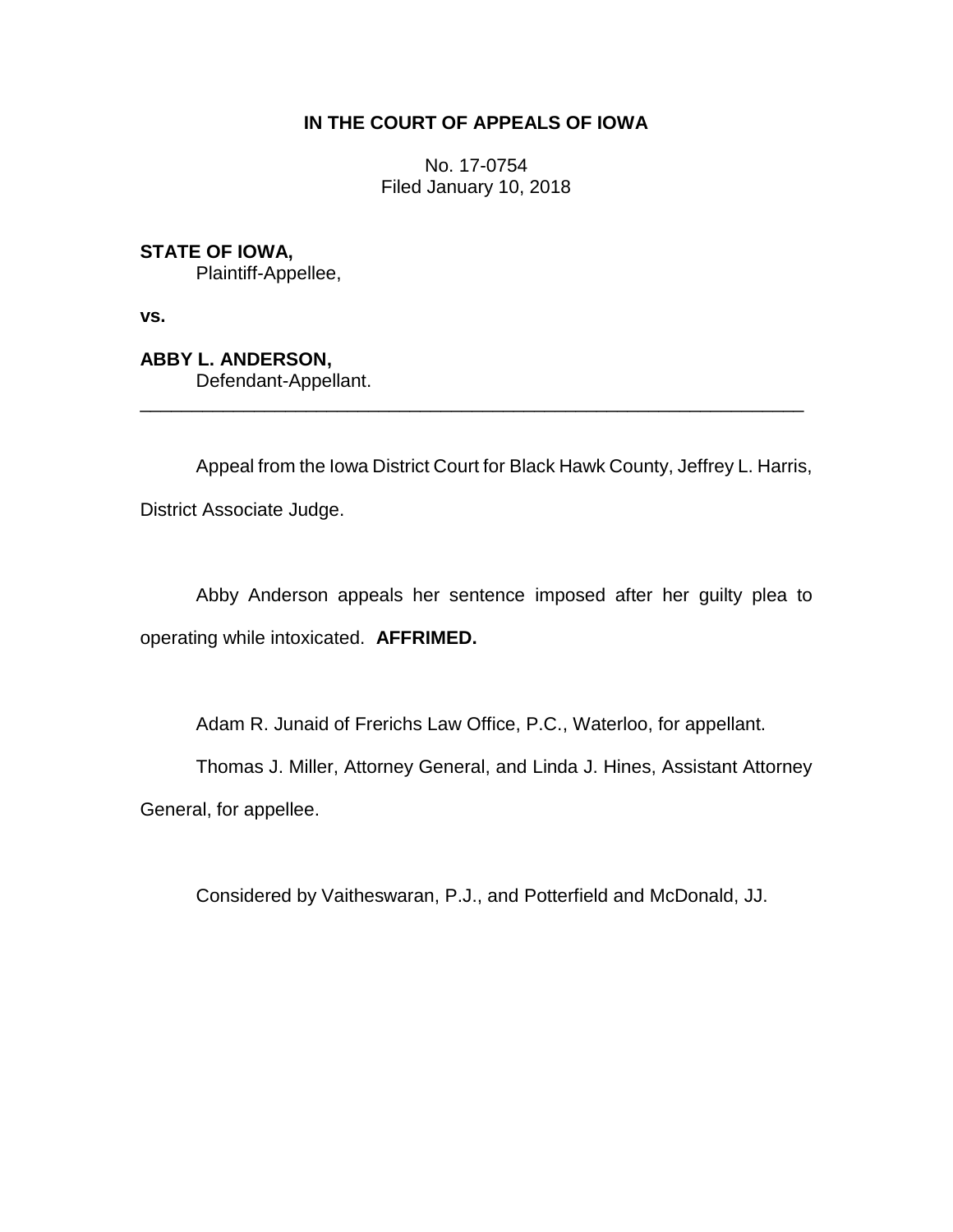### **POTTERFIELD, Judge.**

Abby Anderson appeals her sentence following a guilty plea to operating while intoxicated, first offense, in violation of Iowa Code section 321J.2(2)(a) (2016). On appeal, Anderson claims the district court failed to exercise discretion in at first declining to delay mittimus because it has a policy of ordering immediate custody following sentencing when a defendant is sentenced to jail time. We find the district court properly exercised its discretion and affirm the sentence as imposed.

### **I. Background Facts and Proceedings.**

In February 2017, Anderson was stopped by a Cedar Falls police officer for driving erratically. A breath test revealed a breath alcohol content of .222. Anderson was charged with and pled guilty to operating while under the influence (OWI). The State recommended a ninety-day jail sentence with all but four days suspended; Anderson requested a jail sentence with all but two days suspended, to be served at the Hawkeye Community College residential OWI program.

At the beginning of the sentencing hearing, the court informed counsel and Anderson:

I understand the parties are fighting over the issues of the possible confinement. I have already advised [defense counsel] of the court's policy of immediate sentencing, which would require her to go into immediate confinement should she receive any term of confinement, and apparently [defense counsel] takes exception with that.

After hearing from counsel and Anderson, the district court sentenced Anderson to ninety days' incarceration with all but four days suspended. The court gave the following rationale for its sentence: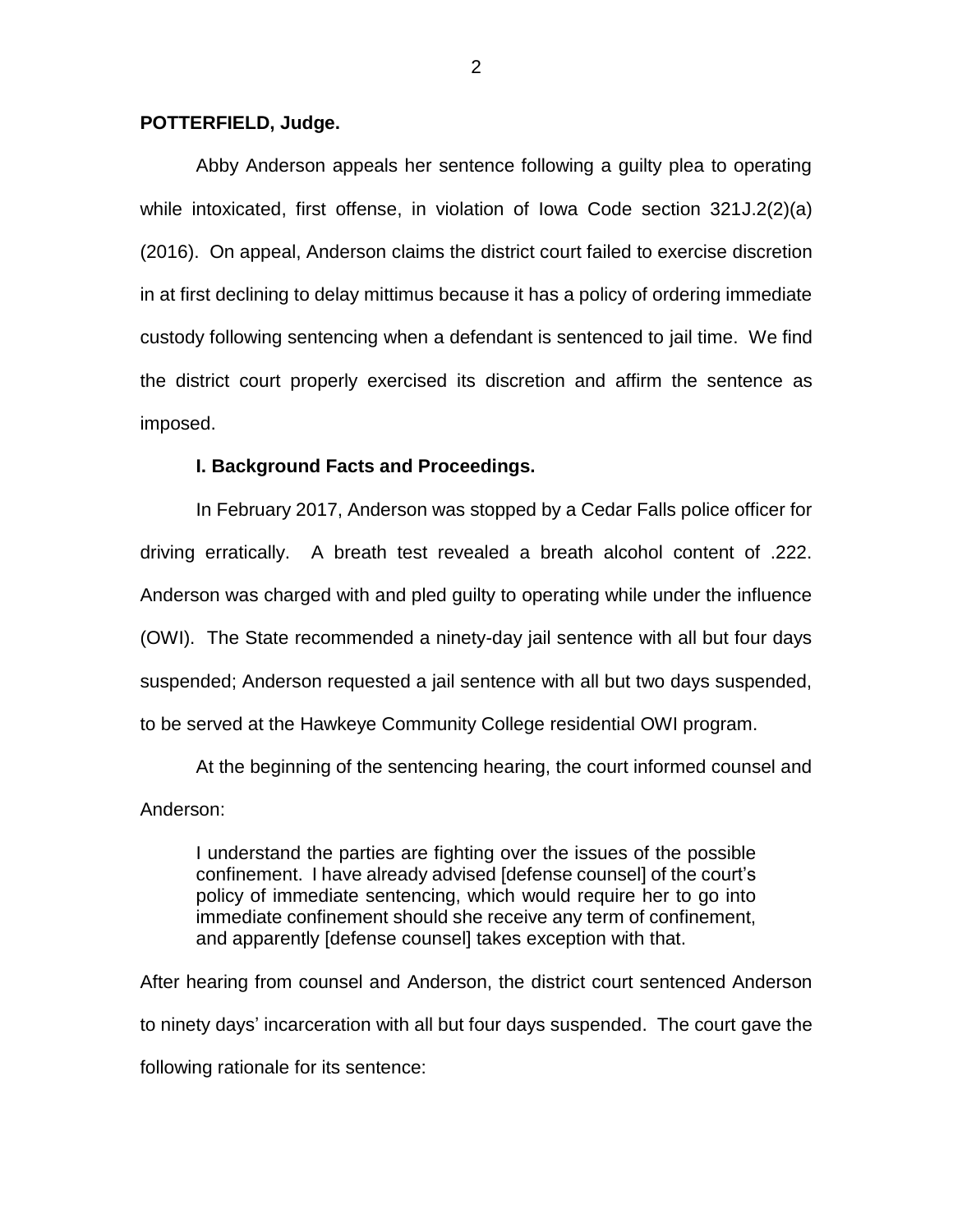There are a number of sentencing goals and objectives that the court must consider in issuing what it considers to be an appropriate sentence.

The first is, of course, your punishment. This being the offense of operating while intoxicated, it's a first offense for you, but I'm also considering the underlying nature of the offense itself. You were observed driving a motor vehicle in an erratic manner. . . .

. . . [Y]ou had a blood-alcohol content three times the legal limit. You had a breath test of .222. Incident occurred on February 19th at a time that it would be reasonable to conclude that there were other motor vehicles sharing the roadway with you.  $\ldots$ 

Ms. Anderson, I have to be quite honest with you. The court's initial position is to sentence you to a period of confinement to exceed—not to exceed 15 days, but in light of the State's recommendation and the matters presented I am going to follow the State's recommendation and sentence you to be incarcerated for a term of 90 days, all of which will be fully suspended during periods of your good behavior except for four days. I will order you into immediate custody to begin service of the two days that will not be satisfied with the Hawkeye Community College program.

After hearing Anderson's objection to immediate custody off the record, the

court ordered her custody to begin the following day. Anderson now appeals.

#### **II. Standard of Review.**

. . . .

We will not reverse the sentence imposed absent an abuse of discretion or

some defect in the sentencing procedure. *See State v. Formaro*, 638 N.W.2d 720,

724 (Iowa 2002). When the sentences imposed are within the statutory limits, they

are "cloaked with a strong presumption in" their favor. *Id.* Anderson's sentence is

within the statutory limits. *See* Iowa Code § 903.1.

## **III. Analysis.**

Anderson argues the district court's policy of ordering immediate custody when imposing a sentence of incarceration demonstrates the court failed to use discretion. "When a sentencing court has discretion, it must exercise that discretion. Failure to exercise discretion calls for a vacation of the sentence and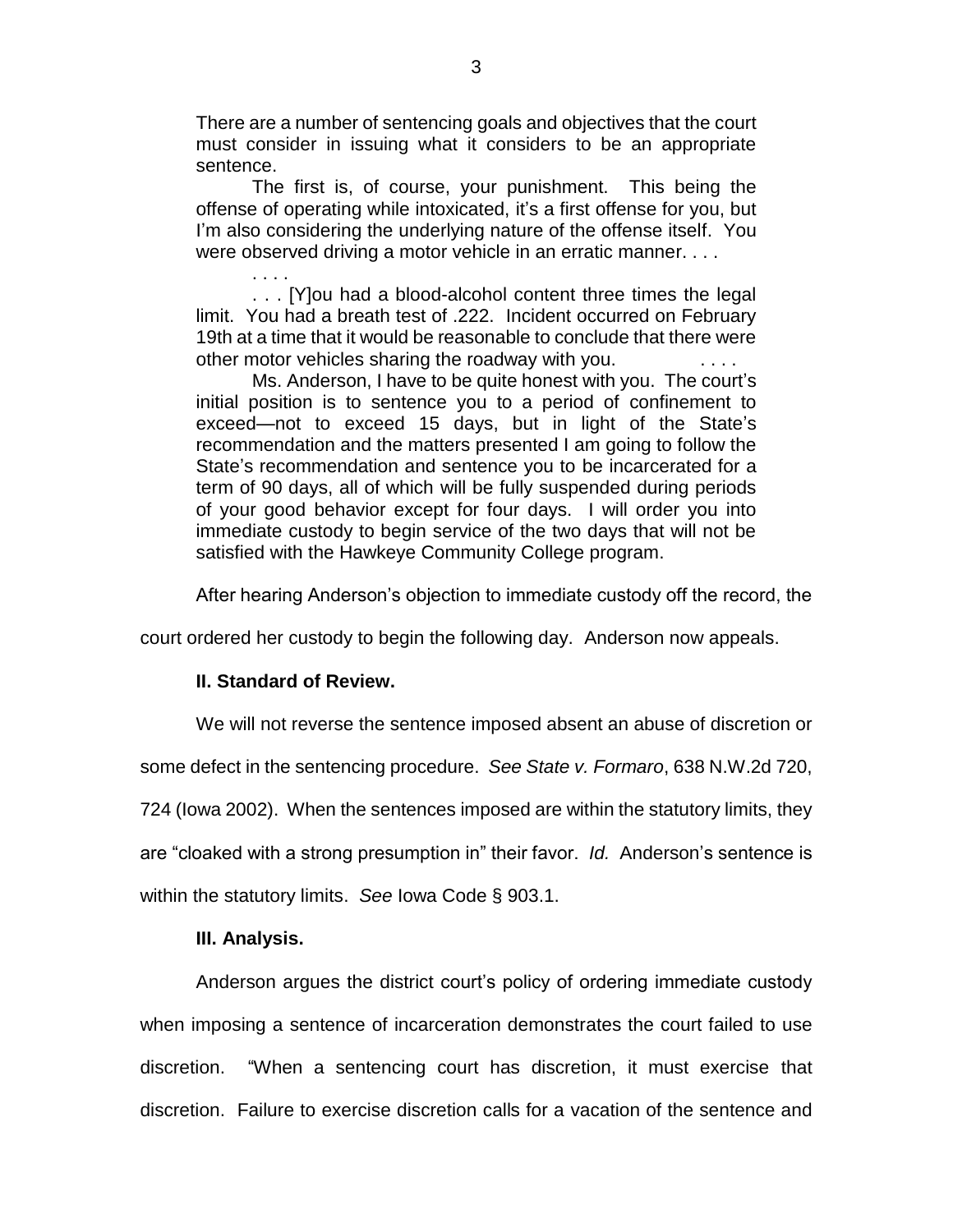a remand for resentencing." *State v. Ayers*, 590 N.W.2d 25, 27 (Iowa 1999). "In the context of sentencing . . . we demand independent consideration by the sentencing court in each case, and reject the use of fixed policies." *State v. Hager*, 630 N.W.2d 828, 834 (Iowa 2001).

While it is true the court articulated a policy of placing defendants immediately into custody when sentenced to a period of incarceration, the court still exercised discretion in determining whether or not to impose a term of incarceration and whether to adhere to its stated policy. The court clearly exercised discretion during sentencing; the court initially considered sentencing Anderson to fifteen days' incarceration but reconsidered its position to adopt the State's recommendation to suspend all but four days' incarceration. The court then relaxed its stated policy in order to allow Anderson a day to turn herself into the jail.

Whether or not the sentence imposed takes place immediately does not negate the fact the court used discretion in determining the sentence and its commencement. Additionally, the court demonstrated discretion in choosing to defer its policy of immediate custody to Anderson in this case; its sentencing order reflects the change was made because of t relevant medical issues that

4